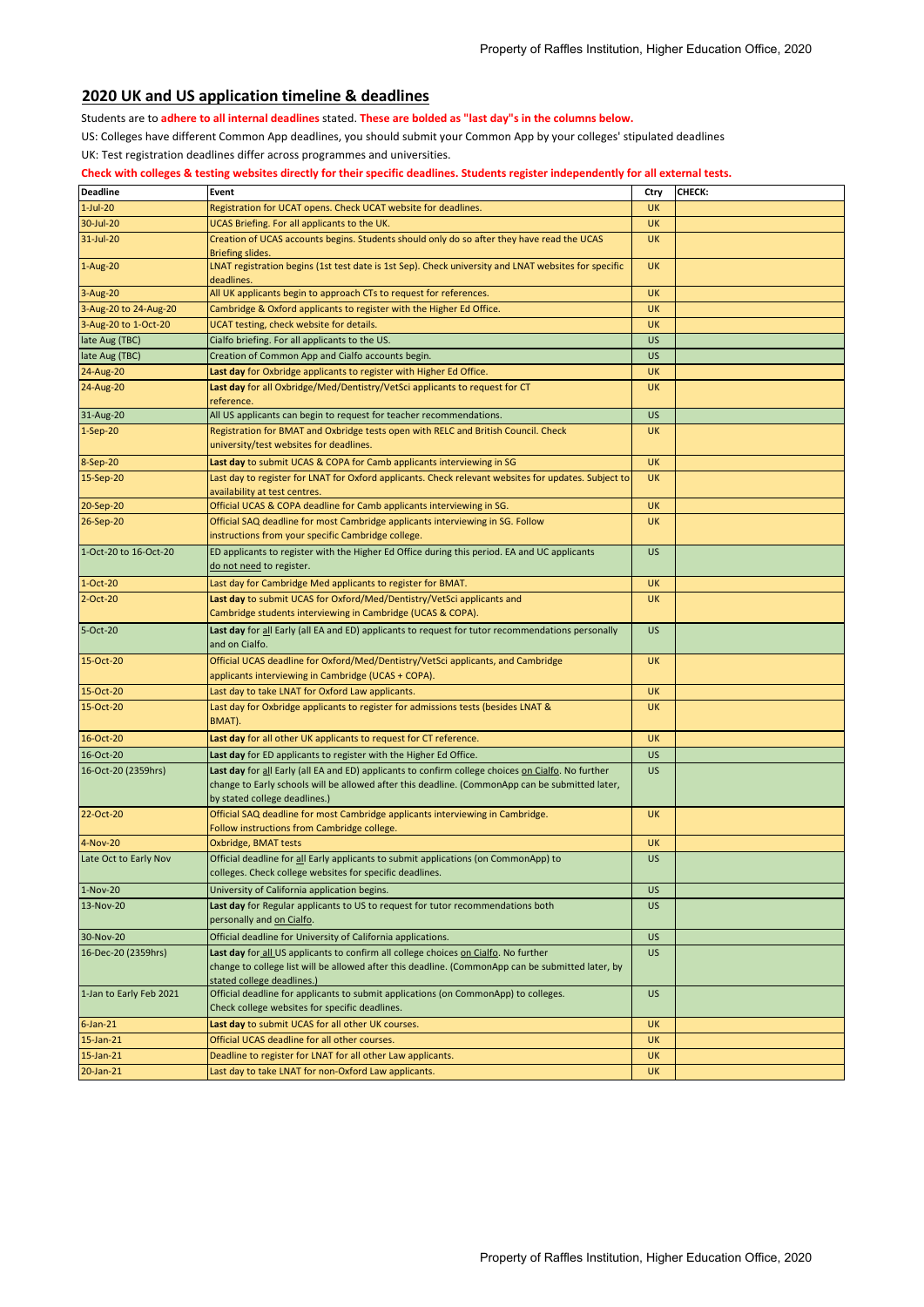## **2020 UK application timeline & deadlines**

Students are to **adhere to all internal deadlines** stated. **These are bolded as "last day"s in the columns below.** 

UK: Test registration deadlines differ across programmes and universities.

**Check with colleges & testing websites directly for their specific deadlines. Students register independently for all external tests.**

| <b>Deadline</b>       | Event                                                                                                                                 | Ctry      | CHECK: |
|-----------------------|---------------------------------------------------------------------------------------------------------------------------------------|-----------|--------|
| $1$ -Jul-20           | Registration for UCAT opens. Check UCAT website for deadlines.                                                                        | <b>UK</b> |        |
| 30-Jul-20             | UCAS Briefing. For all applicants to the UK.                                                                                          | <b>UK</b> |        |
| 31-Jul-20             | Creation of UCAS accounts begins. Students should only do so after they have read the UCAS                                            | <b>UK</b> |        |
|                       | <b>Briefing slides.</b>                                                                                                               |           |        |
| $1-Aug-20$            | LNAT registration begins (1st test date is 1st Sep). Check university and LNAT websites for specific<br>deadlines.                    | <b>UK</b> |        |
| 3-Aug-20              | All UK applicants begin to approach CTs to request for references.                                                                    | <b>UK</b> |        |
| 3-Aug-20 to 24-Aug-20 | Cambridge & Oxford applicants to register with the Higher Ed Office.                                                                  | <b>UK</b> |        |
| 3-Aug-20 to 1-Oct-20  | UCAT testing, check website for details.                                                                                              | <b>UK</b> |        |
| 24-Aug-20             | Last day for Oxbridge applicants to register with Higher Ed Office.                                                                   | <b>UK</b> |        |
| 24-Aug-20             | Last day for all Oxbridge/Med/Dentistry/VetSci applicants to request for CT<br>reference.                                             | <b>UK</b> |        |
| $1-Sep-20$            | Registration for BMAT and Oxbridge tests open with RELC and British Council. Check<br>university/test websites for deadlines.         | <b>UK</b> |        |
| 8-Sep-20              | Last day to submit UCAS & COPA for Camb applicants interviewing in SG                                                                 | <b>UK</b> |        |
| 15-Sep-20             | Last day to register for LNAT for Oxford applicants. Check relevant websites for updates. Subject to<br>availability at test centres. | <b>UK</b> |        |
| 20-Sep-20             | Official UCAS & COPA deadline for Camb applicants interviewing in SG.                                                                 | <b>UK</b> |        |
| 26-Sep-20             | Official SAQ deadline for most Cambridge applicants interviewing in SG. Follow<br>instructions from your specific Cambridge college.  | <b>UK</b> |        |
| $1-Oct-20$            | Last day for Cambridge Med applicants to register for BMAT.                                                                           | <b>UK</b> |        |
| $2$ -Oct-20           | Last day to submit UCAS for Oxford/Med/Dentistry/VetSci applicants and                                                                | <b>UK</b> |        |
|                       | Cambridge students interviewing in Cambridge (UCAS & COPA).                                                                           |           |        |
| 15-Oct-20             | Official UCAS deadline for Oxford/Med/Dentistry/VetSci applicants, and Cambridge                                                      | <b>UK</b> |        |
|                       | applicants interviewing in Cambridge (UCAS + COPA).                                                                                   |           |        |
| 15-Oct-20             | Last day to take LNAT for Oxford Law applicants.                                                                                      | <b>UK</b> |        |
| 15-Oct-20             | Last day for Oxbridge applicants to register for admissions tests (besides LNAT &<br>BMAT).                                           | <b>UK</b> |        |
| 16-Oct-20             | Last day for all other UK applicants to request for CT reference.                                                                     | <b>UK</b> |        |
| 22-Oct-20             | Official SAQ deadline for most Cambridge applicants interviewing in Cambridge.                                                        | <b>UK</b> |        |
|                       | Follow instructions from Cambridge college.                                                                                           |           |        |
| 4-Nov-20              | Oxbridge, BMAT tests                                                                                                                  | <b>UK</b> |        |
| $6$ -Jan-21           | Last day to submit UCAS for all other UK courses.                                                                                     | <b>UK</b> |        |
| $15$ -Jan- $21$       | Official UCAS deadline for all other courses.                                                                                         | <b>UK</b> |        |
| $15$ -Jan-21          | Deadline to register for LNAT for all other Law applicants.                                                                           | <b>UK</b> |        |
| 20-Jan-21             | Last day to take LNAT for non-Oxford Law applicants.                                                                                  | <b>UK</b> |        |